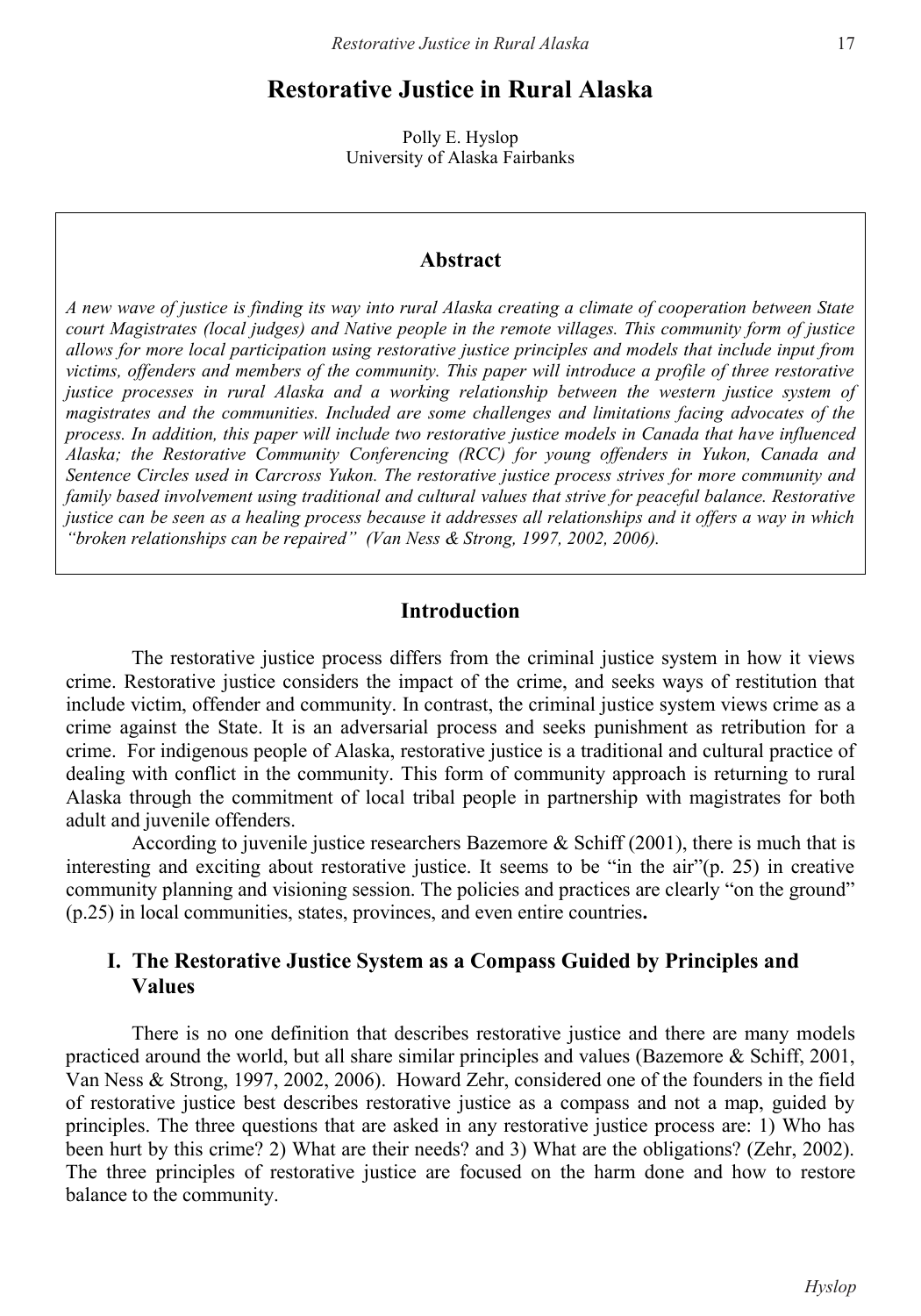**Principle 1.** Restorative justice requires that we work to heal victims, offenders, and communities injured by crime. The focus is to repair the harm(s) to individual victims. (Van Ness & Strong, 2007). Of special concern to restorative justice are the needs of crime victims that are not being adequately met by the criminal justice system. Victims often feel ignored, neglected, or even abused by the justice system (Zehr, 2002).

**Principle 2.** Victims, offenders, and communities should have the opportunity for active involvement in the justice process as early and as fully as they wish (Van Ness & Strong, 2007). Often victims of crime feel left out of the criminal system. The crime becomes a crime against the State thus leaving the victim with a sense of isolation, fear and no restitution for the harm done. (Bazemore & Schiff, 2001). In a restorative justice setting, the victim has a voice and can feel empowered by the process of amends and restitution made by the offender.

**Principle 3.** We must rethink the relative roles and responsibilities of government and community in promoting justice. The government is responsible for preserving a just order and the community for establishing a just peace (Van Ness  $\&$  Strong, 2001). This suggests that the community can decide the level of peace in their village and work together to ensure it. The government is responsible for enforcing the law and order.

Along with the three principles of restorative justice is a set of guidelines as listed by Van Ness & Strong as follows in Figure 1.

## **Figure 1 Restorative Justice Set of Guidelines**

- 1. *Amends:* Those responsible for the harm resulting from the offense are also responsible for repairing it to the extent possible.
- 2. *Assistance:* Affected parties are helped as needed in becoming members of their communities in the aftermath of the offense.
- 3. *Collaboration:* Affected parties are invited to find solutions through mutual, consensual decision-making in the aftermath of the offense.
- 4. *Empowerment:* Affected parties have genuine opportunity to participate in and effectively influence the response to the offense.
- 5. *Encounter:* Affected parties are given the opportunity to meet the other parties in a safe environment to discuss the offense, harms, and the appropriate responses.
- 6. *Inclusion:* Affected parties are invited to directly shape and engage in restorative processes.
- 7. *Moral education:* Community standards are reinforced as values and norms are considered in determining how to respond to particular offenses.
- 8. *Protection:* The parties' physical and emotional safety is primary.
- 9. *Reintegration:* The parties are given the means and opportunity to rejoin their communities as whole, contributing members.
- 10. *Resolution:* The issues surrounding the offense and its aftermath are addressed, and the people affected are supported, as completely as possible (Van Ness & Strong, 2006)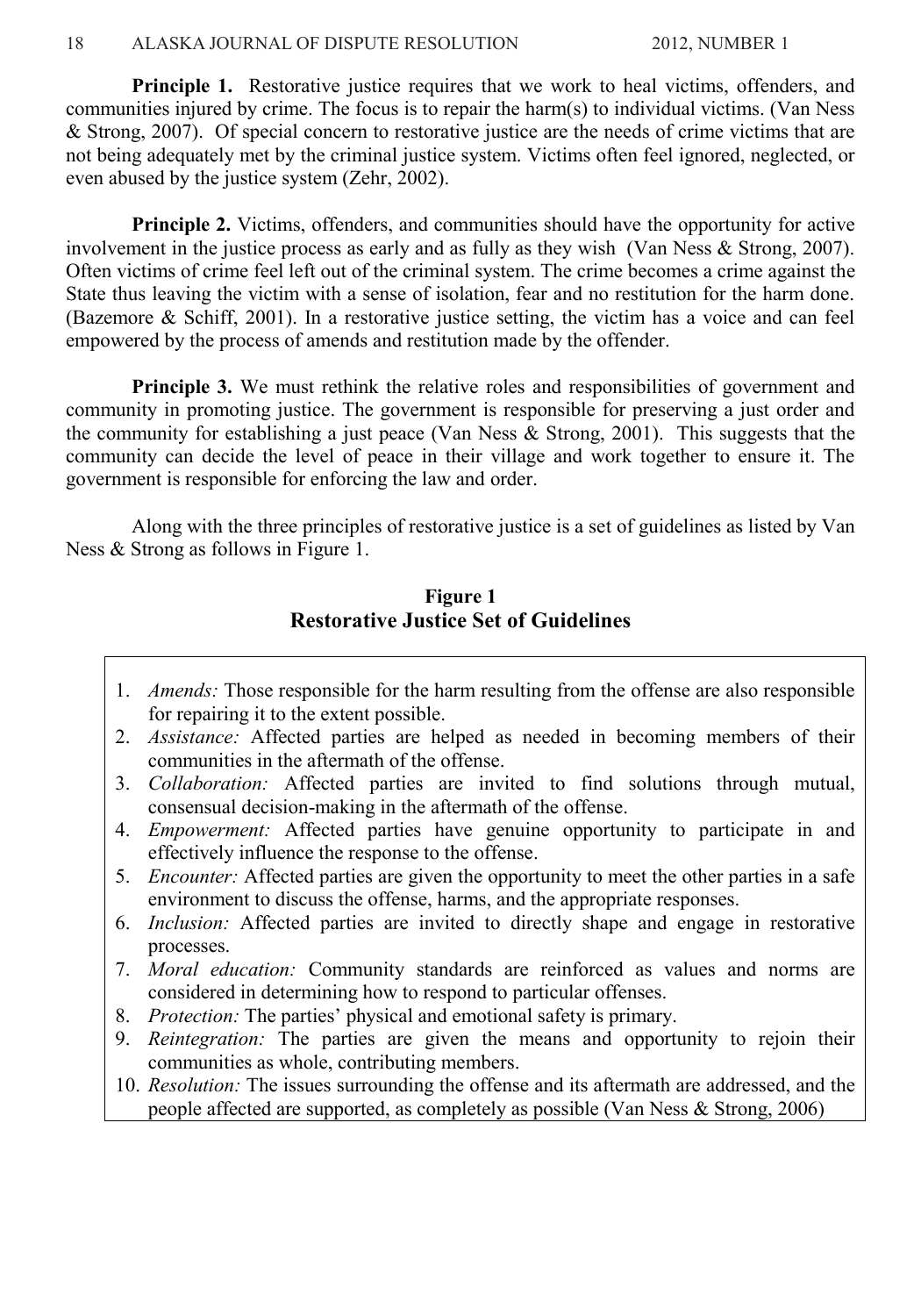# **II. The Criminal Justice System Seeks Punishment**

In contrast to restorative justice, the criminal justice system focuses on the crime that was committed and seeks punishment as restitution. In a criminal justice system paradigm the three questions asked are: 1) What laws were broken? 2) Who did it? and 3) What punishment do they deserve? (Zehr, 2002). In a criminal justice system paradigm the three principles are in Figure 2. 1

### **Figure 2 Criminal Justice System Retributive Principles**

- 1. Crime is a violation of the law and the State is the victim.
- 2. The aim of justice is to establish blame (guilt) and administer sanctions.
- 3. The offender is in an adversarial relationship with the State; defense and prosecuting attorney, judge and jury (Zehr, 2002).

## **III. A Profile of Restorative Justice in Alaska Native Communities**

There are 229 federally recognized tribes in Alaska and one reservation (U.S. Department of the Interior, Indian Affairs). Most of the Alaska Native people live in remote villages in rural Alaska*<sup>i</sup>* that can be reached only by airplane and/or boat. According to the 2011 Alaska Department of Corrections statistics, Alaska Natives make up 36% of Alaska's prison population in Alaska, though they comprise of 14.9% of the Alaska population. In Alaska the State magistrates, meeting with local people in villages have initiated the shift to restorative justice practice in Alaska. The three models of restorative justice all involve community members.

### **A. Peacemaking Circle – Kake, Alaska**

One of the first sparks of restorative justice in Alaska was ignited in 1999 when Canada First Nations T'lingit Harold Gatensby and a team of other practitioners traveled to Alaska to share their success practicing community-based Circle Sentencing in Carcoss, Yukon. Culture and stories were part of the circle process. This was not a new idea to Kake, Alaska Magistrate Mike Jackson, a T'lingit, who remembered, in his youth, the leaders meeting in community circles to resolve local disputes (*Healing our Community, The Kake Peacemaking Circle, 2010).* 

Kake, Alaska, a small southeast Tlingit village, was in the throes of teen drinking and suicide when 15 young people took their lives in a period of two years in 1980s (*It Takes a Village to Prevent Youth Suicide*, 2012). The village, accessible only by water or air, is located less than 100 miles south of Juneau, the capital of Alaska. For years, the residents of Kake had witnessed their youth resort to drinking, substance abuse, and suicide. The justice system was not available to address their problems. A juvenile probation officer only traveled to their village when there was a serious offense.

In 1998, Magistrate Jackson and a group of concerned residents of Kake organized the Healing Heart Council and Circle Peacemaking, a reconciliation and sentencing process embedded in T'lingit traditions. The Circle Peacemaking involved the participation of local people and groups who rarely come together under the criminal justice system. These people are comprised of victims, offenders, families, friends, church representation, community members and concerned or affected people of the community. The Circle Peacemaking process allowed a group of people to respond to a particular crime or incident. They create a place where the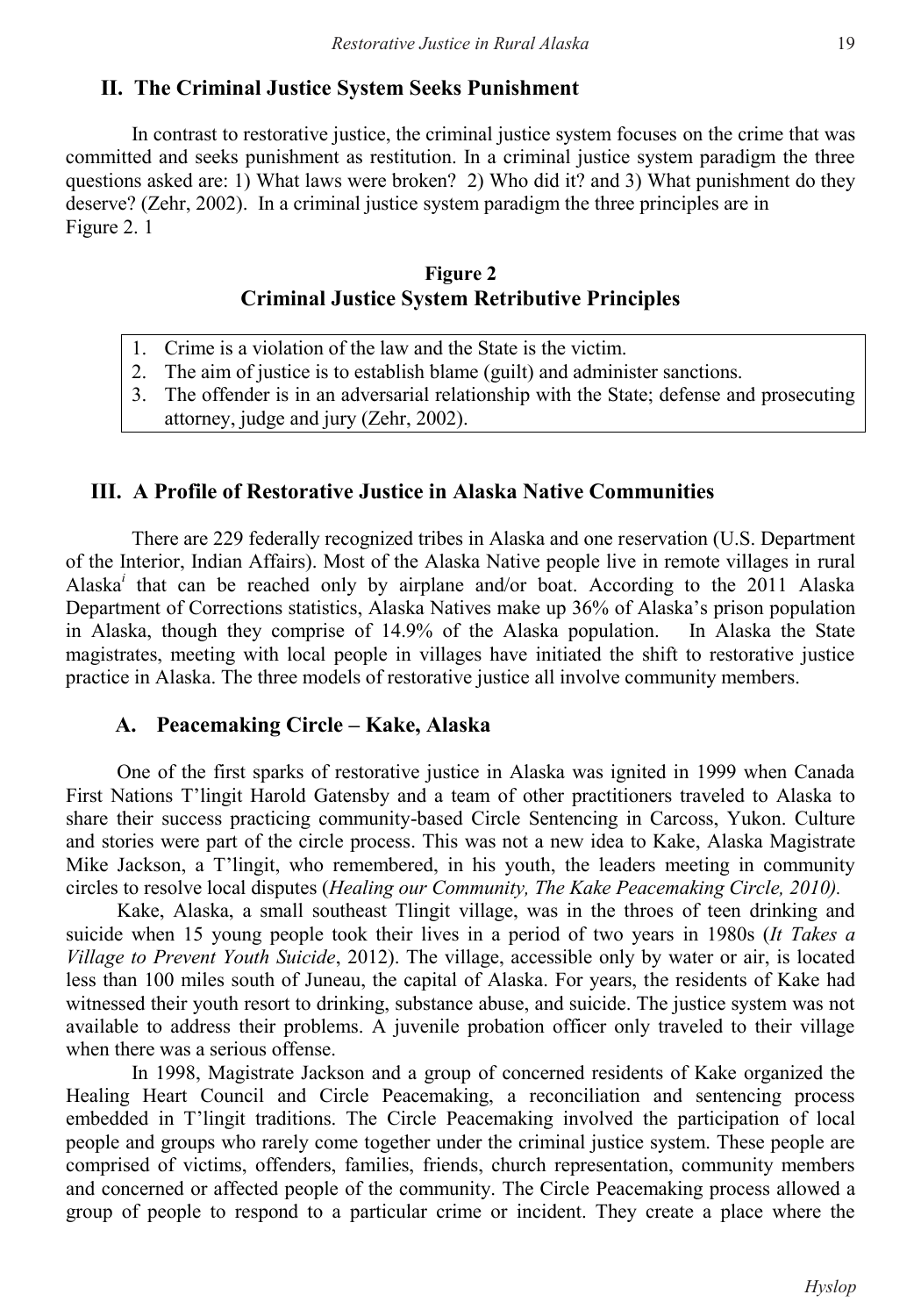members work together to bring accountability, restoration, and healing back to their village after a harm was committed.

The Circle Peacemaking process intervenes in State Court cases in violations such as underage drinking, and domestic violence, and it enforces accountability. This has led to the healing of the Kake community and an end to suicide. The Circle Peacemaking works where the criminal justice system has failed. The evidence is in the success rate of the Circle. In 2001, all 24 youth with violations of underage drinking completed the terms of their sentences. Out of 80 who were referred to the circle, only two chose to return back to the criminal justice system. The Circle Peacemaking is not an impersonal, but a deeply personal justice system that depends upon and promotes the interconnectedness of a compact and culturally whole village. The successes of Kake Circle Peacemaking rely on the village's determination to understand and utilize its most salient characteristics as strengths (*Kake Circle Peacemaking,* 2005).

The Kake Circle Peacemaking is open to both Natives and non-Natives of the community. In his 1999 report to the state legislator, the Chief Justice of the Alaska Supreme Court referred to the Circle Peacemaking as an example of local initiative for greater community responsibility and effectiveness with local people. (Rieger, 2001).

According to Harold Gatensby, who travels internationally as a practitioner, trainer and advocate of community-based justice, it is about rebuilding the community.

If we're going to get healthier as a people, as a family, as a community, as a nation, then those very institutions that govern us have to take a good look at them and see how they can start to complement our efforts and help us return to the place of spirit. And perhaps we can help them. When people in the communities realize they have something very important to give, a very, very precious gift to give, then maybe the institutions will realize how dysfunctional they are. That's going to be a healing for the communities, for the families and for those who are caught up in the system that has failed us horribly since it's been here," said Harold Gatensby. (Healing our Community, The Kake Peacemaking. Circle, 2010)

The Circle Peacemaking in Kake has a strong and working tribal code that ensures Circle Peacemaking process will continue after Magistrate Mike Jackson retires. The paradigm shift needs to move away from the western way of thinking and *fixing* Native people to the one that respects the indigenous worldview of community and kinship. Native scholar Oscar Kawagley defines the Native worldview when he wrote the following.

Alaska Native peoples have traditionally tried to live in harmony with the world around them….This worldview, as demonstrated historically by the Native people of Alaska, contained a highly developed social consciousness and sense of responsibility. As indicated by the writings of outside researchers and observers, Native peoples' myths, rituals, and ceremonies were consistent with their relationship to one another and to their environment. (Kawagley, 1995)

#### **B. Circle Sentencing – Galena**

In Interior Alaska, Galena Magistrate Chris McLain began traveling in 2010 to villages along the Yukon River to hold court assisted by Lisa Yaeger, the Tribal Government Specialist for Tanana Chiefs Conference (TCC) who flew from Fairbanks to facilitate the meeting. TCC is a non-profit Native corporation located in Fairbanks that provides technical assistance and service delivery to 37 federally recognized tribes in the Interior of Alaska. She has traveled extensively into the villages of the Interior and other parts of Alaska, assisting tribes in designing tribal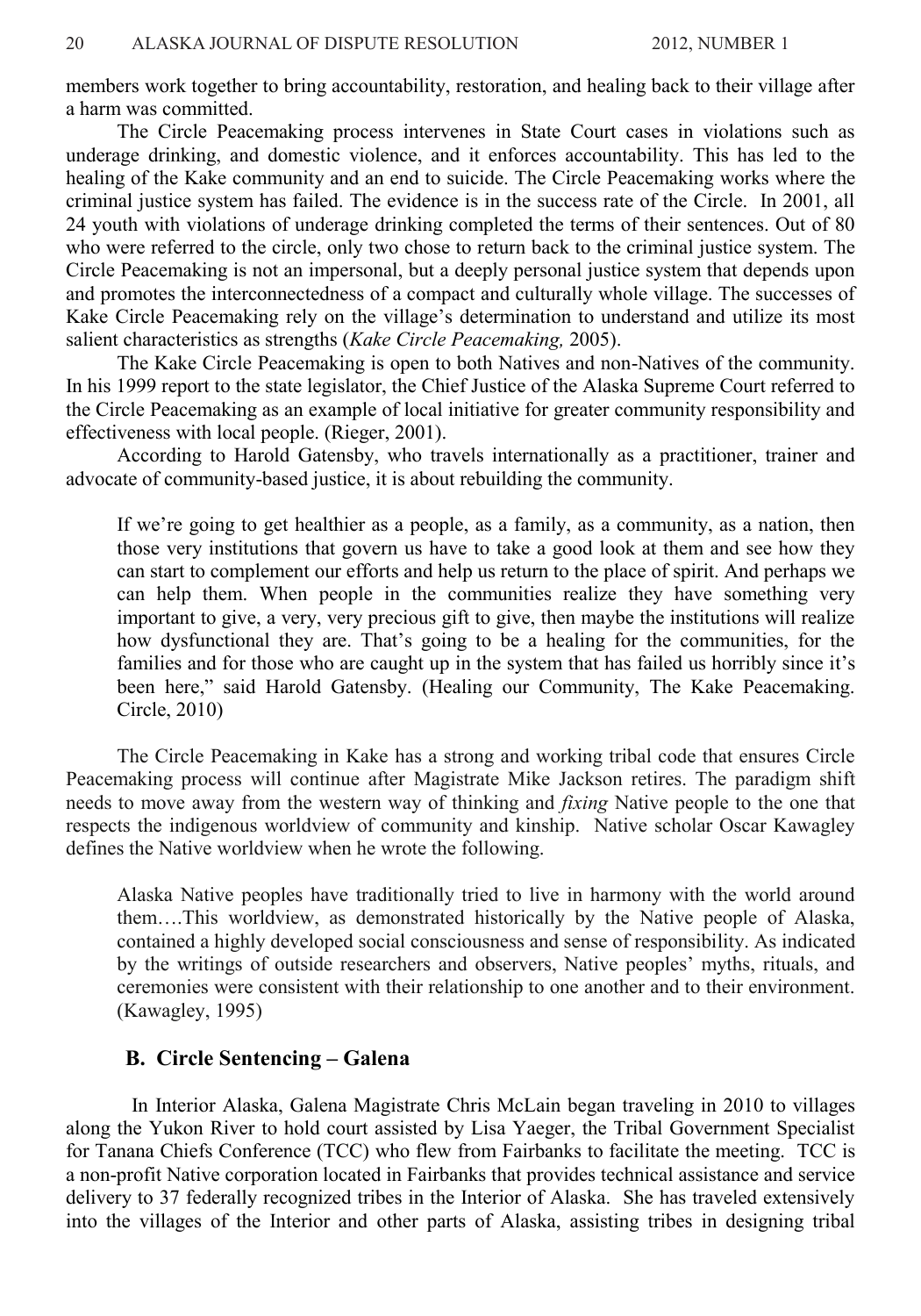government structures and procedures, drafting constitutions, ordinances, codes and policies, and assisting tribes on land issues and in the development of their tribal courts.

Magistrate McLain lives in Galena, a Koyukon-Athabascan village along the Yukon river accessible only by air, water or airplane. The courthouse is located in Galena. McLain's jurisdiction covers seven villages; Galena, Nulato, Huslia, Kaltag, Koyukuk, Ruby and Tanana, all inaccessible by road. Fairbanks, the nearest town, is located 270 air miles to the west. He works closely with local community members in an effort to involve communication between community members, offenders and victims (*Reconsidering the Course of Justice,* 2011).

One case involved a young man with four charges: 1) violating conditions of release; 2) repeat minor consuming; 3) contributing to delinquency of a minor (4 counts); and 4) furnishing alcohol to minors (3 counts). These violations could have resulted in six or more years in jail along with some heavy fines. Members of the community, including youth from the school, met in a circle to talk to the young offender. The community members gave their recommendation to the prosecuting and defense attorneys to consider. The attorneys made their recommendation to Magistrate McLain to consider when imposing the sentence. Magistrate McLain granted a Suspended Imposition of Sentence until the offender completed the recommendations imposed by the community and attorneys. This allowed for the offender to remain in the village avoiding jail time hundreds of miles away. Although the village was not named, there were other villages along the Yukon River that were interested in this process, including Galena, Tanana, Nulato and Huslia.

This process is very emotional. I have always heard and believed in this process, but to see it happen with the state's "blessing" in such a way that a young man can actually find his way out and get on a good path; that is priceless! (Gaede, 2011)**.** 

Magistrate McLain's efforts received recognition by Chief Justice Walter L. Carpeneti in his annual State of the Judiciary address to the 2012 State Legislature. There is now a training manual in progress. According to Justice Carpeneti, the efforts of Magistrate McLain gives hope that change is possible. (*Alaska Supreme Court Chief Justice Walter Carpeneti delivers his annual State of the Judiciary Address*, 2012).

#### **C. Upper Tanana Wellness Committee – Tok**

In 2008, along the highway system of the Upper Tanana region of Alaska, former Tok Magistrate Dan Ogg and his court assistant drove to Tetlin, a Native village nearly 40 miles away to hold court addressing the high incidence of underage-drinking arrests in that village. It was the first time in years that a magistrate traveled to a village. He opened his courthouse for monthly meetings and invited tribal and local members to attend. Tok is located on the highway system, 250 miles from Fairbanks, the nearest town. The Tok magistrate's jurisdiction covers five villages: Northway, Tetlin, Tanacross, Eagle, Dot Lake, and Tok; and four non-Native communities; Tok, Alcan, Chicken and Boundary. For nearly four years, community members, tribal members, and members from local agencies that included the Tok Area Counseling Center, Alaska State Troopers, Alaska Gateway School District, Tanana Chiefs Conference and Upper Tanana Head Start, met to discuss options to address underage drinking. In addition, the court phone line was open for people to call the toll-free number. The community members formed a committee called the Upper Tanana Wellness Court Committee otherwise known as "The Wellness Committee." One member knew of the restorative justice process from a training in Minnesota. All other members had never heard of the process.

There are elders who remember when tribal council members used to enforce curfews in the Native village of Northway. They remember when the Chief used a public setting such as a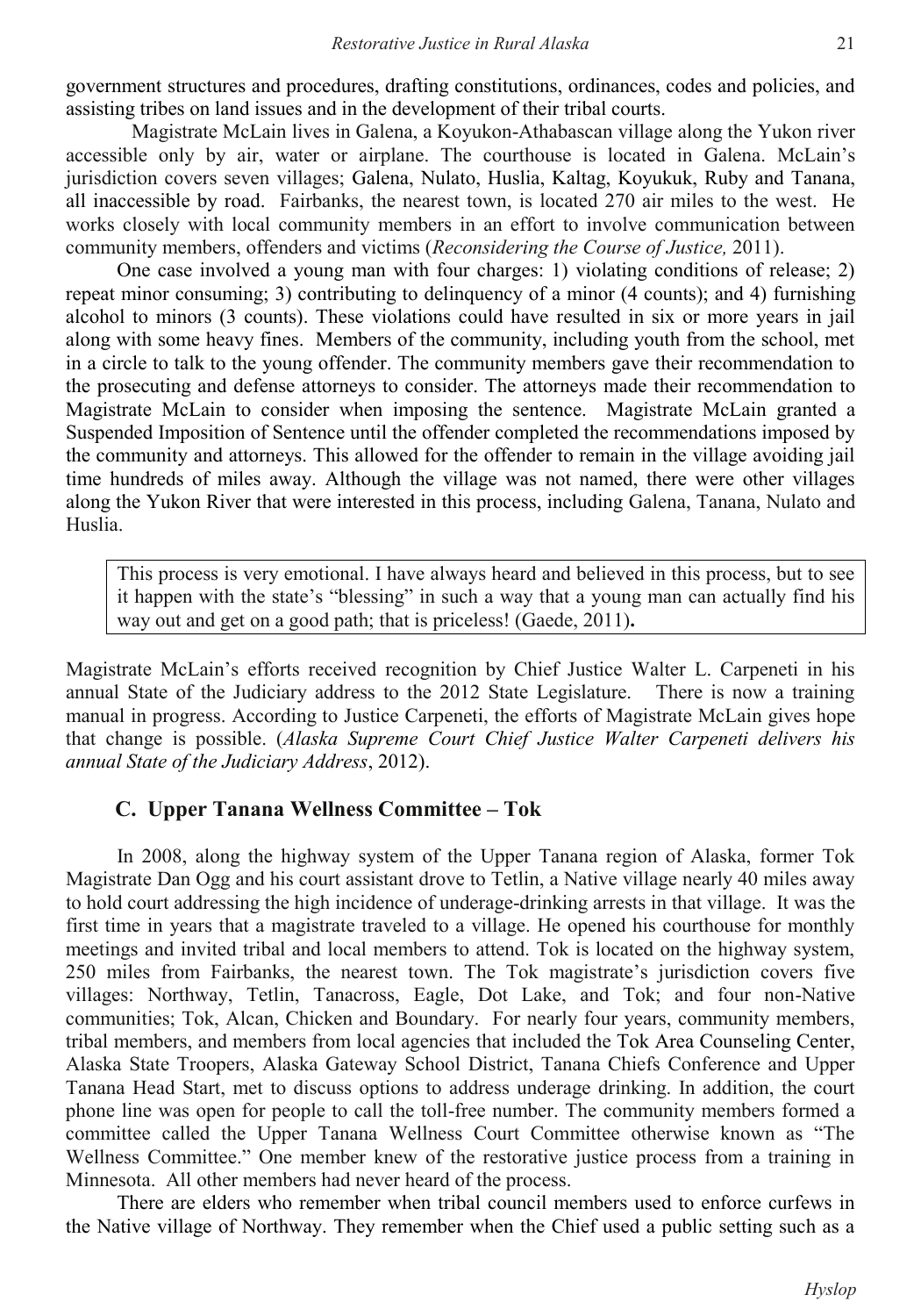potlatch ceremony to settle disputes. They remember when saying, "I'm sorry" was not enough. It meant buying a new blanket to give to a person they had harmed at a public setting to make amends. In order to learn more about restorative justice, the Wellness committee began searching for more information about restorative justice. *(Northway Elder Sherri Barnes, Personal Recording*, 2010).

The University of Alaska Fairbanks (UAF) Justice Department sponsored a Restorative Community Conference Workshop in 2009 on campus. Valarie Binder, Coordinator of the Restorative Community Conference Program (RCCP) for the Yukon Government, instructed an intensive workshop at the University of Alaska in Fairbanks. A member of the Upper Tanana Wellness Committee attended the workshop and brought the information back to the other members. The Wellness Committee adopted the Restorative Community Conferencing Model into their mission Statement and received funding to address the underage drinking problems. In addition, Professor Brian Jarrett and other faculty from the UAF Dept. of Justice traveled to Tok to hold a two-day workshop on Restorative Justice and Alternative Dispute Resolution (ADR). One of the committee members traveled to Whitehorse, Canada to attend the Family Group Conferencing training. Soon thereafter, a non-profit was formed called the Upper Tanana Wellness Court, and a manager was hired. In the course of a year, two juvenile cases were diverted from the court to village circles. In one case, the minor was a non-Native member of the village. The current Magistrate David Roghair has continued holding meetings at the Court House and has traveled to villages to participate in community meetings. The Upper Tanana Wellness Court is applying for continued funding and the committee members still meet on a monthly basis.

### **IV. The Historical Context for Restorative Work in Alaska**

Native people of Alaska have had a tough road to walk since the beginning of contact with the Non-Native people. They have suffered immense change and sorrow and loss. Today's problems, are the legacy of more than two centuries of Western contact according to Yupik author Harold Napolean (1996). People died form diphtheria, Influenza, cholera, smallpox, syphilis, measles, mumps, chickenpox, tuberculosis, and alcohol (Fortuine, 1989).

Napolean (1996) wrote of an awakening that has started to occur after generations of feeling lost and dazed following the great deaths and all the changes the Native people had to endure. In a short time, people went from living a subsistence way of life close to Nature to one a cash economy. It has not been easy for the people who want to practice both traditional and western ways of living. It is only after great suffering that one has to awaken and take responsibility for life as it should be. He suggests that there needs to come a time when the elders sit down with the community in which they live and begin talking about what happened and begin sharing from the heart. It has been too long since people really talked to one another and generations have been born into the trauma of the Great Death and all that followed.

We must do this because we don't know each other anymore; we have become like strangers to each other. The old do not know or understand the young, and the young do not know or understand the old. Parents do not know their children and the children do not know their parents. As a result of this silence, a gulf has grown between those who love and care for one another. It is so very sad. *(Napolean, 1996:26)*

The Great Death began with the epidemics that afflicted Alaska Natives from the 1770s through the 1940s. The epidemics started in Nome, Alaska, located on the west coast of Alaska, and spread like "wild fire"(p.10) to all corners of Alaska, and killing up to 60 percent of the Native population. The epidemic killed whole families and wiped out villages. Napolean refers to the survivors being stunned into submission by what is known today as post-traumatic stress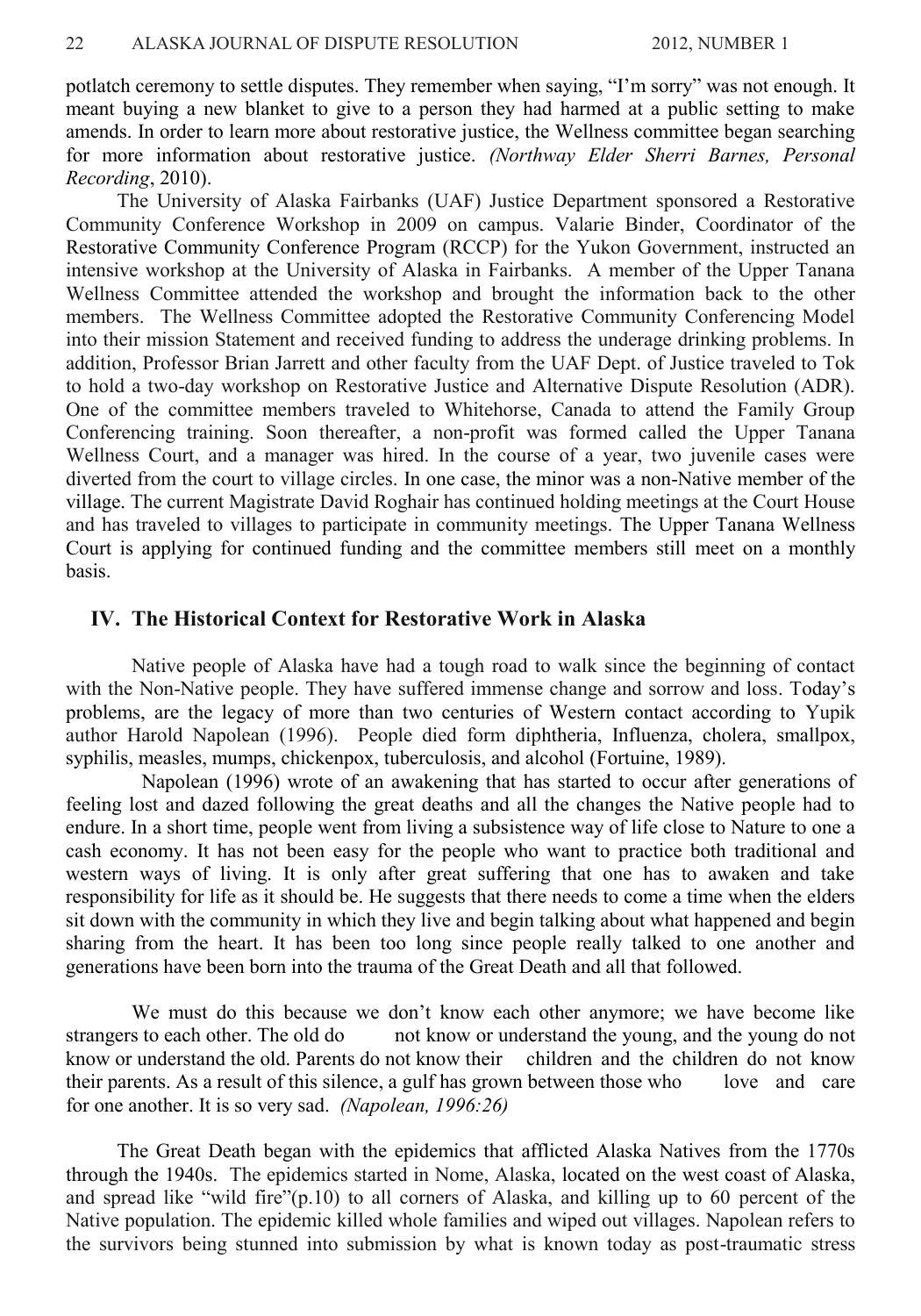disorder (Napoleon, 1996). This was followed by more fragmentation by the missionaries, the teachers, the agencies, and boarding schools, and by today the television and other modern distractions.

## **V. The Alaska State Court in Rural Alaska**

The State of Alaska criminal justice system is seeking solutions to curb the high number of incarcerated adult and juvenile Natives. There is currently deliberation regarding restorative approaches involving community care and therapeutic courts. According to the 2006 Initial Report and Recommendations of the Alaska Rural Justice and Law Enforcement Commission**,**  there remains a great need to expand therapeutic approaches. Alcohol and drug abuse treatment programs should be expanded in rural Alaska, with a system of longer-term residential care in hub communities (including programs for women with children) matched with a network of aftercare services in rural villages. substance abuse, mental health, and dual diagnosis treatment options for youth also need to be strengthened, as well as therapeutic courts, and group homes for children in need of aid who are not appropriate for or unable to access foster care. Changing State regulations to allow close relatives caring for foster children to receive the same level of financial reimbursement that non-relatives now receive the availability of care in rural Alaska could be greatly expanded.

The Native people of Alaska have never lost their inherent right to look after their own people (Case & Voluck, 2002). It is the right of the people to govern their young and to settle disputes within their remote villages along the rivers, and highways and oceans.

The restorative justice process is one way for tribal people to begin to take back the responsibility that has always been theirs to care for the youth and people of their communities. This calls for a commitment for the youth and members of their respective villages. It has worked in Kake using the Circle Peace-Making process.

Interestingly, much of the impetus behind restorative practices in Alaska comes from the early work on restorative conferencing in New Zealand, half way across the globe. While the funding for the pilot project has ceased, the Wellness Court Committee continues to meet and intends to continue the program.

### **VI. Restorative Practices among the Maori of New Zealand**

Restorative Justice had its reawakening in the 1980s with the Maori people of New Zealand. Maori communities were concerned about the increasing over-representation of indigenous people in the criminal system (Van Ness & Strong, 1997, 2002, 2006). In 1984, the Department of Social Welfare in New Zealand published a report calling for a culturally appropriate way to work with Maori youth offenders. This led to the passing in 1989 of the Children, Young Persons and their Families Act. Through this process, the state system began to adopt 'traditional' justice approaches it once prohibited or restricted. Thus, the state incorporated indigenous approaches to social harm within the framework of a state-dominated process (Tauri, 1999). Today, disposition of all delinquency cases (with the exception of murder and rape) are handled in community family group conferences (Bazemore & Schiff, 2001).

Another model that is similar to that of the New Zealand approach to restorative practices is that developed by the Yukon Territorial government in Canada.

### **VII. Restorative Community Conferencing – Yukon, Canada**

The Yukon model, which is also influential in Alaska, is called Restorative Community Conferencing. It has become standardized by the Yukon, Canada government and practiced by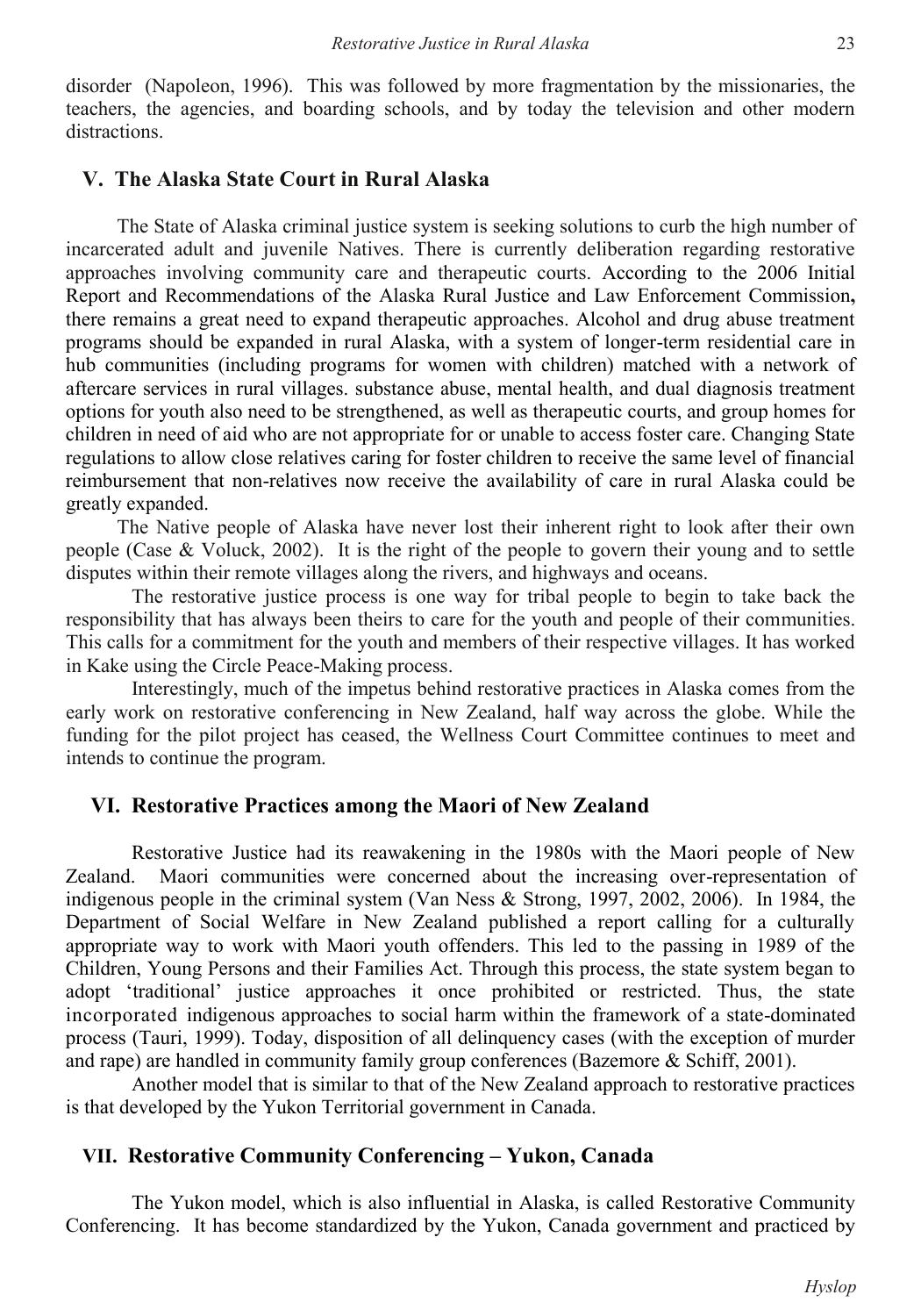trained facilitators who work with young offenders. In general, this circle is made up of the young person who has committed the offense, members of his or her family and whoever the family invites, the victim(s) or their representative, a support person for the victim(s), a representative of the police, and the mediator or manager of the process. The Youth Justice Coordinator, an employee of the Youth Justice, Health, and Social Services facilitates the circle. Sometimes a social worker and very rarely a lawyer is present. The lawyer is invited as a support person and not in the capacity of a lawyer. The main intent of the process is to repair the harm; give the offender a chance to repair the harm, give the victim a chance to speak about the harm, and for the community to reintegrate both the victim and offender back into the community. The goal of a conference is to formulate a plan about how best to treat the offender.

There are three principal components to this process:

- ascertaining whether or not the young person admits the offense conferences only proceed if the young person does so or if the offense has been proved in the Youth Court;
- sharing information among all the parties at the conference about the nature of the offense, the effects of the offense on the victims, the reasons for the offending, any prior offending by the young person, and so on;
- deciding the outcome or recommendation (Morris & Maxwell 1998).

The participants are invited to attend the circle. They serve as the supporters for the victims or offenders. One of the facilitator's main responsibilities is to ensure that the circle is a safe place. Most of the facilitator's work is calling and meeting with the victim, offender, supporters and participants before the conference meeting. Most of the people understand their role in the circle. The number of support persons present can often range from 2-10 persons. Some group conferences can be quite large (Umbreit, Vos, B. & Coates 2006).

#### **VIII. Limitations and Challenges in Rural Alaska of Restorative Justice**

Restorative justice is not for everyone. This process does not work for offenders who will not accept responsibility for their wrongdoing. In addition, the restorative justice process is not a replacement for the legal system as it is not an answer to all situations. (Zehr, 2002.) Moreover, not all rural villages and communities may want to work with a model of restorative justice. Restorative Justice relies in large part upon community involvement and commitment. The people who sit in the circle must be committed to community healing. Criminal justice forms will remain to deal with cases where restorative justice is inapplicable because of the circumstances, or fails through lack of cooperation or through failure to come to a mutually acceptable resolution (Marshall, 1999).

In the Western justice system, there is greater emphasis on individual privacy and autonomy, and major social divides occur between cultures and age groups (Marshall, 1999). Furthermore, there are communities who are indifferent and actually do not invite change or inclusiveness and may consider that taking responsibility for community members inconceivable and repulsive (Bazemore &Schiff, 2001),

Other challenges in rural Alaska include lack of knowledge, training and resources regarding restorative justice practices. There is an Occupations Endorsement Certificate program made available online through the Interior-Aleutians Campus that teaches a class on restorative justice processes. But, the real change will need to come from within the communities and tribal court leaders to strengthen their tribal court codes.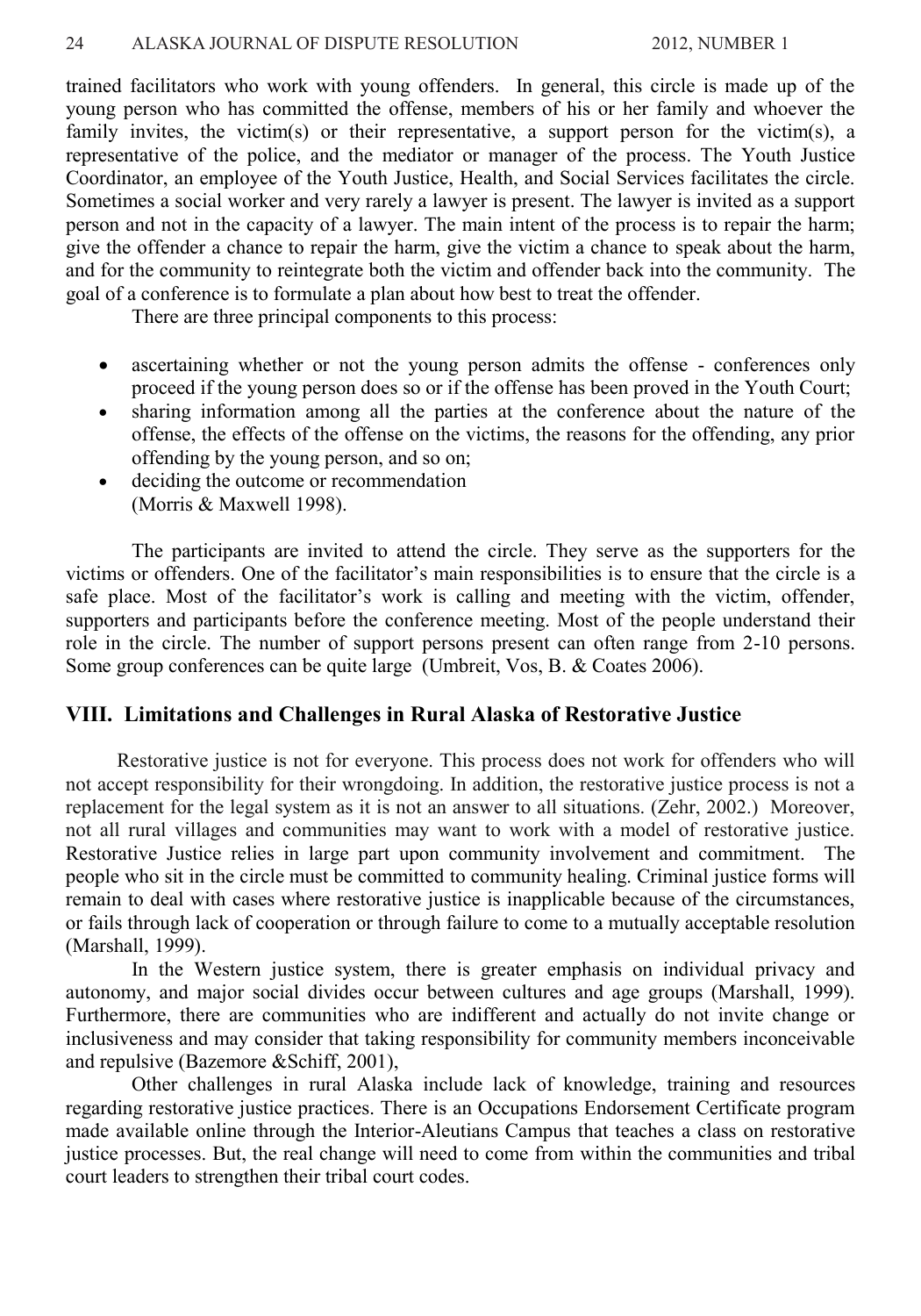### **IX. The Future**

There is work to be done to ensure that villages of rural Alaska have the option of practicing Restorative Justice in their communities. This is a return to indigenous ways of knowing and living and dealing with conflict. As Van Ness and Strong have noted, there have been studies and reflections on what are called customary, traditional or indigenous approaches to justice. Several approaches, including Family Group Conferencing (FGC) models have their roots in indigenous practices (Van Ness & Strong, 1997). What is ahead for restorative justice models in rural Alaska depends on the leadership of rural people, and the willingness of the State Courts to engage in community-based restorative justice process.

People in other parts of the world who have worked to ensure the safety, well being and healing of their communities have already done so much of the work that can benefit Alaska. True healing comes from within the rural communities by the people who live there. The social service agencies serving rural Alaska could increase their effectiveness by asking the people what they want, instead of trying to fix the problems using the top-down approach. They only need to look to their neighbors and see how successful the models of restorative justice are working in Yukon, Canada and the Peacemaking Circle in Kake, Alaska.

#### **Conclusion**

Tribal people in rural Alaska and the magistrates are working together to practice restorative justice processes that work to keep the offenders at home, instead of going to jail hundreds of miles away leaving family, friends and culture. Each tribe demonstrates different levels of commitment to healing in their communities. There is a big need to return to the traditional and cultural ways of resolving disputes at a community-based approach. The three models of restorative justice in Alaska are at different stages of growth. The Kake Circle Peacemaking process has proven the most sustainable because of a strong tribal code and community commitment. True healing must come from within the community, and the restorative justice model must be chosen by the tribe and not given to them by an outside agency. Restorative justice models are growing throughout the world and have become standardized by the government system in New Zealand and in Canada when working with juveniles. It can become a part of the system in Alaska.

#### **End Notes**

<sup>1</sup> Rural Alaska: Alaska statutes define "rural" as meaning a community with a population of 5500 or less, and not connected by road or rail to Anchorage or Fairbanks, or with a population of 1,500 or less and still connected by road or rail (AS 14.43.600-14.43.700). The vast majority of the state of Alaska meets this definition.

#### **References**

Alaska Department of Corrections (2010 Offender Profile)

Website: http://www.correct.state.ak.us/corrections/index.isf Retrieved December 6, 2011

*Alaska Supreme Court Chief Justice Walter Carpeneti delivers his annual State of the Judiciary Address*, (2012). Website: http://gavelalaska.org/media/?media\_id=JFLS120229A, retrieved 12/24/12

Bazemore, G., & Schiff, M. (2001). *Restorative Community Justice, Repairing Harm and Transforming Communities.* (Gordon Bazemore & Mara Schiff, Eds.): Cincinnati, OH: Anderson Publishing Co.

Bazemore, G., & Umbreit, M. A Comparison of Four Restorative Conferencing Models*,* Washington DC: *Office of Juvenile Justice and Delinquency Prevention,* February, 2001